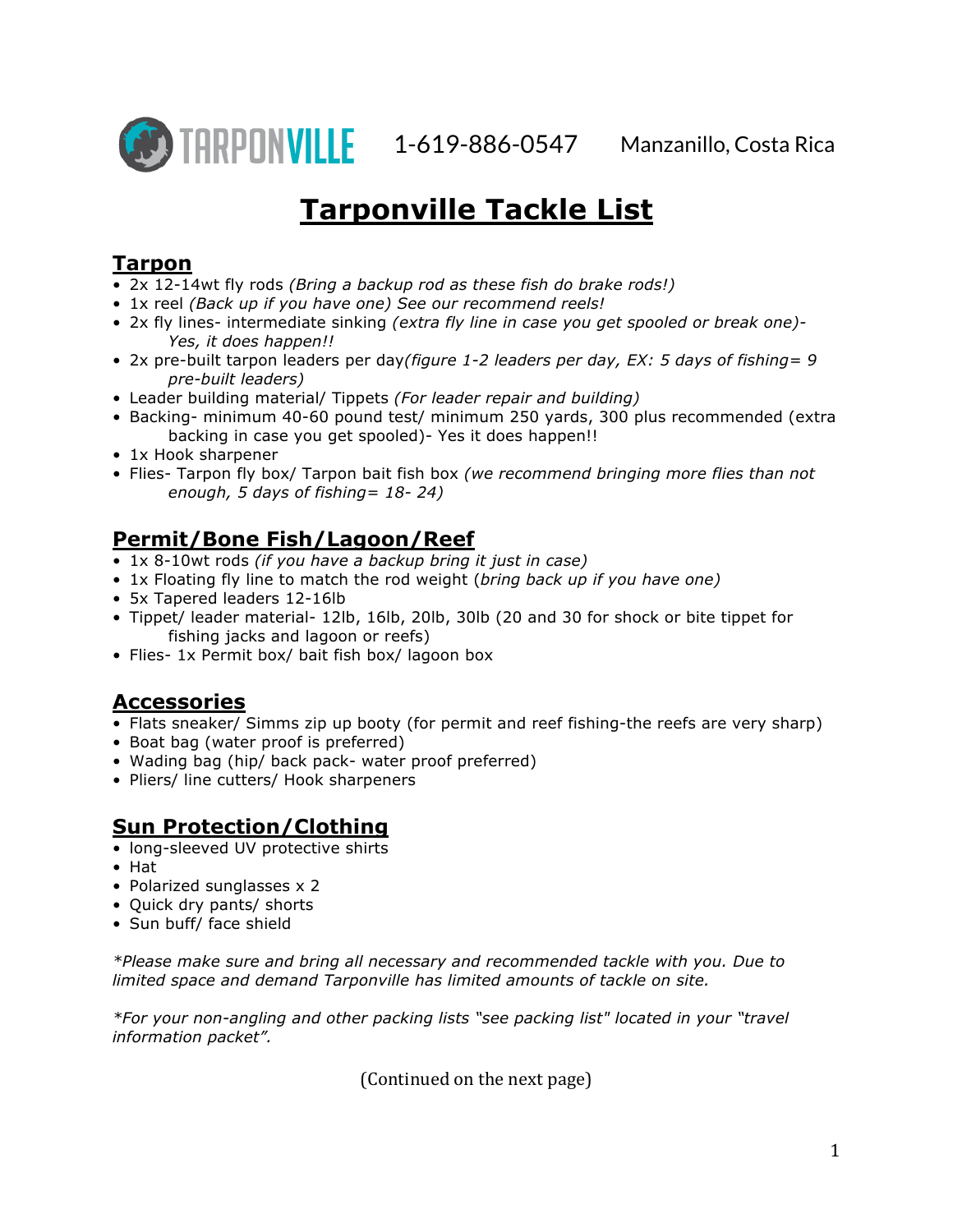# *(Conventional and Spinning gear)*

#### **Rods:**

For lighter tackle fishing: 20- 30 pound spinning or conventional gear. Medium to heavy tackle fishing: 50-60 pound spinning or conventional gear. 7' rods matching the line strength of reel with enough power to set a hook into a Tarpon. Extra rods are recommended to bring.

### **Reels:**

Our conventional reel of choice would be a Shimano TLD20. Penn, Shimano and Diawa all make good 20 LB spinning reels for tarpon fishing. Reels need to have strong drag with a minimum of 200 yards 60# plus gel spun or braided backing.

**Line/leaders:**<br>Mono lined reels: A good mono line of 20-40 pound with a bite section of at least 2ft of 80#-100# shock or bite section.

Gel Spun or Braided lined reels: For fishing braided or gel spun lines, use a 6-8 foot leader of 20-40lb class with at least 2ft of 80#-100# shock or bite section. Bring extra spools and extra lines.

## **Artificial baits:**

*Trolling-* A variety of rapallas trolled at various depths works well. Soft plastics with a lead head in various colors of lights and darks and soft plastic bait fish imitations.

*Casting-* Casting at feeding fish- soft plastic baits and minnow imitations works well. Vary the color and sizes until you find what is working. Spoons and top water chuggers can also be effective.

• Make sure and bring extra hooks to switch out on your lures.



#### *Some examples of baits:*

#### **Live bait:**

Hook sizes of 4/0- 8/0 are commonly used but 4/0- 6/0 should suffice. Common practice for tarpon fishing are circle hooks as it is less damaging if the fish inhales the bait deep. *Please use circle hooks*

*(Live bait is not always available. Please be prepared to fish artificial baits)*

(Continued on the next page)